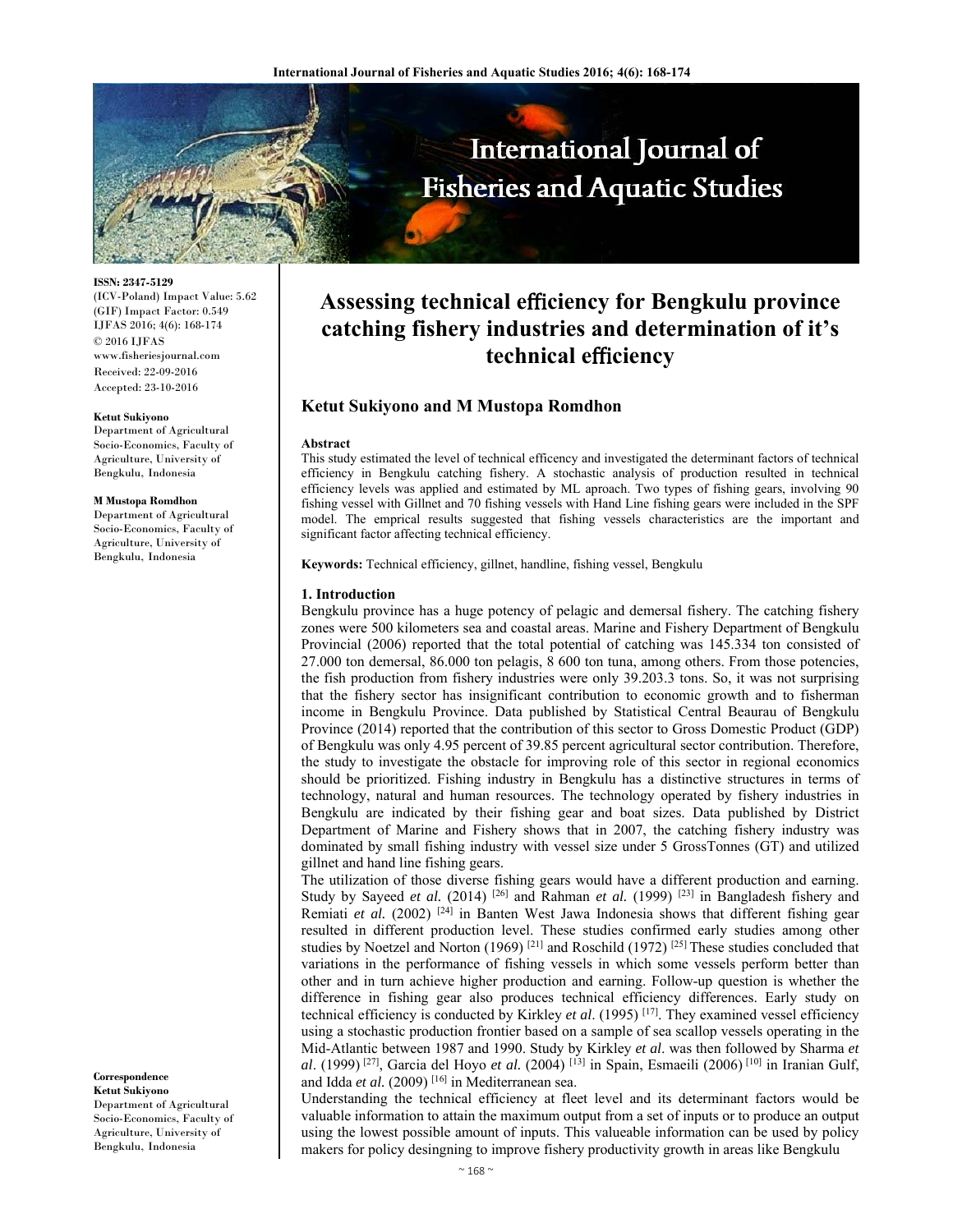where economic contribution of this sector is still insignificant. Therefore, a study of the level and determinants of technical efficiency can provide information required by policymakers to improve productivity of fishery industries in Bengkulu. In addition, to improve technical efficiency, there is a need to identify factors influencing the technical efficiency. The identification could be based for improving performance of fishery industry in Bengkulu. For these reasons, the objectives of this study are: (i) to examine the technical efficiency level of fishing gears of gillnet and hand line and (ii) to identify the determinants of technical efficiencies.

## **2. Materials and Methods**

There are two different major approaches to measure and estimate technical efficiency. *First*, the stochastic frontier production function approach involve econometric estimation of parametric function (Aigner *et al.,*1976 and 1977; Meeusen and Broeck, 1977) [1, 2, 20] and *the second*, nonparametric programming, known as data envelopment analysis (DEA) (Charnes *et al.,*1978) [7]. The stochastic frontier approach is considered more appropriate for assessing technical efficiency, where data are often heavily influenced by measurement errors and other stochastic factors such as weather conditions, diseases, etc. (Fare *et al.,*1985; Kirkley *et al.,*1995; Coelli *et al*.,1998; Dey *et al.,*2005) [11, 17, 8, 9]. In fishery industries, there are several recent studies applied stochastic frontier technique for estimating technical efficiency. Among others are Sharma and Leung (1999)  $[27]$  in Hawaii for the fleet of long-liners and Kirkley, *et al* (1998) [18] in the Mid-Atlantic Sea Scallop fishery.

This research was conducted in Kota Bengkulu involving survey on 90 fishing vessels with gillnet and and 70 fishing vessel with hand line fishing gears. Gill net and hand line fishing gears are common fishing gears used in this location than other fishing gears. Following closely to stochasitic frontier model proposed by Huang and Liu (1994) [15] and Battese and Coelli  $(1995)$  [5], the fishery output is determined by production inputs sacrificed in the process of fishery production using a technology described by a well-behave production function  $f(x)$  as follow:

$$
\ln(y_t) = x_t \beta + \varepsilon_t \tag{1}
$$

with 
$$
\varepsilon_t = u_t - v_t
$$
 (2)

where  $y_t$  measures the value of fishing output of the  $i^{th}$  fishing vessels,  $x_t$  is (1 x K) vector of value of the inputs and other explanatory variables,  $\beta$  is (1 x K) vector of parameters to be estimated, and  $i = 1, 2, \dots, N$ . The error term  $\epsilon_i$  in eqution (1)

is defined as  $\varepsilon_t = u_t - v_t$ , where  $v_t \sim N(0, \sigma_v^2)$ , and  $u_t$  is a non-negative random variable, accounting for the existence of technical efficiency in production and it is identically distributed as half-normal  $v_t \sim N(0, \sigma_v^2)$  (Battesse and Coelli 1992) <sup>[4]</sup>. The noise component  $v_t$  is assumed to be independent and identically distributed and symmetrically distributed independent of *ut .* The term  $v_t$  allows random variation of the production function across vessels and captures the effects of statistical noise, measurement error, and exogenous shocks beyond the control of the vessels such as weather.

Following Battese and Coelli  $(1995)$  <sup>[5]</sup>, the technical efficiency distribution parameter can also be specified as

$$
v_t = \delta_0 + z_t \delta + \omega_t \tag{3}
$$

where  $\omega_t$  is distributed following  $N(0, \sigma_w^2)$ ,  $z_t$  is a vector of fishing vessel specific effects that determine technical inefficiency and  $\delta$  is a vector of parameters to be estimated. Battese and Coelli (1995)<sup>[5]</sup> noted that nput variables may be included in both above Equations (1) and (2) provided that technical inefficiency effects are stochastic. From equation (2), when  $v_t = 0$ , production lies on the stochastic production function and fishhing vessel is teechnically efficient. However, if  $v_t > 0$ , then production lies below the stochastic production function and fishhing vessel is technically inefficient.

Battese and Coelli (1992) <sup>[6]</sup>, and Kumbhakar and Lovell  $(2000)^{[19]}$  stated that given the actual fishery production level is  $x_i \beta + u_t - v_t$ , while the technical efficiency level is  $x_i \beta + u_t$ . thus the technical efficiency is measured by

$$
TE_i = \exp(-u_i) \tag{4}
$$

where the efficiency could be estimated by the following formula:

$$
E[\exp(-u_i \mid E_i)] = \exp[u_i^* + 0.5\sigma^{*2}] \times \left[\frac{\Phi\left(\frac{\mu_i^*}{\sigma^*} - \sigma^*\right)}{\Phi\left(\frac{\mu_i^*}{\sigma^*}\right)}\right]
$$
(5)

where 
$$
E_i = u_i - v_i
$$
,  $\mu_i = \frac{\sigma_u^2 - \sigma_v^2}{\sigma_u^2 - \sigma_v^2}$ , and  $\sigma^{*2} = \frac{\sigma_v^2 \times \sigma_u^2}{\sigma_v^2 + \sigma_u^2}$ 

and Ф was normal distribution of random error function. Empirical aplication of stochastic production model for this research is in form of natural logarithm. The model could be written as follows:

$$
\log(Y_i) = \beta_0 + \beta_1 \log FD_i + \beta_2 \log CREW_i + \beta_3 \log FG_i + \beta_4 \log TOC_i
$$
  
+  $\beta_5 \log EP_i \mp \beta_6 \log VS_i + D_i + \varepsilon_i$  (6)

Where i is i<sup>th</sup> fishing vessel, and  $\varepsilon_i$  was random error model. Independent variables in the production frontier model (6) are Fishing Day (FD), number of crew icluding skipper (CEW), Distance to fishing ground (FG), Total Operasional Cost (TOC), Engine Power (EP), vessel size (VS), and Dummy for fishing gear type  $(D = 0$  for Gillnet, and  $D = 1$  forhand Line). The dependent variable, the production (Y), was measured in monetary (rupiah) due to variation on type of fish and fish

price.

In determining factors affected technical, two main factors included in the model,i.e, skipper and fishing vessel charactersitics. The inclusion of skipper characterisitics follows Kirkley, *et al* (1998) [17] and Squires *et al*. (2003) [29] arguments. They argued that attributes of the captain and vessel potentially affecting efficiency for artisanal gill net fisheries on the east and west coasts of Peninsular Malaysia,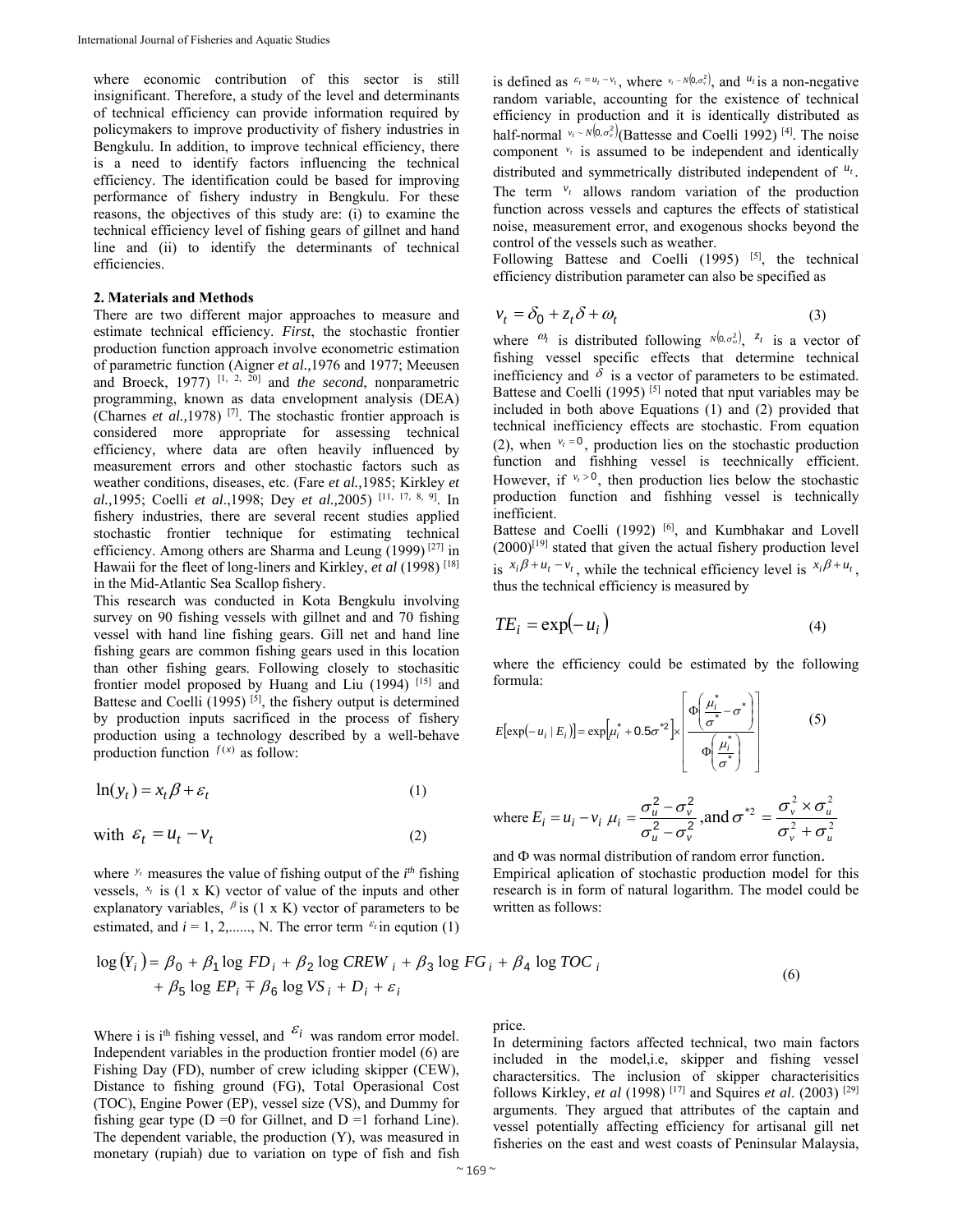even though, the findings was insignificant. The skipper characteristics included in the technical efficiency model are skipper education (EDU), skipper age (AGE), skipper experience (EXP), and skipper fimily size (SIZE). Two other variables included in the model represent the characteristics of fishing vessels. Different with previous studies, two variables of fishing vessels characteristics, i.e., Vessel size (GT) and Engine power (PK) in this research, are divided by vessel crews. Technical inefficiency model of fishery could be written as follows:

$$
eff_i = \alpha_0 + \alpha_1 AGE_i + \alpha_2 EDU_i + \alpha_3 EXP_k + \alpha_4 SIZE_i + \alpha_5 GT_i + \alpha_6 PK_i + D_1 + u_i
$$
\n<sup>(7)</sup>

The model (6) is estimated by maximum likelihood method (MLE) then the values of coefficient and  $\delta$ 2 are used as initial value of estimation in MLE at given error specification. The values of MLE at equation (6),  $\lambda$  and σ is estimated. The model in equation (7) is estimated by OLS approach.

## **3. Results and Discussion**

**3.1. Descriptive Statistics of Fishing Vessel Characteristics**  Fishing vessels, as presented in Table 1, shows considerable heterogeneity in term of fishing days, machine power, gross tons (GT) of fishing vessels, among others. It shoud be noted that all output and input variables in this survey were measured on the basis of trip and collected as per trip averages. The survey shows that fishing vessels with the different types of fishing gear have different fishing days. However, it should be noted that the fishing days is not determined by the type of fishing gear, but rather is

determined by the vessel size and engine power. In general, the average fishing days were 8.56 days per trip. Among two types of fishing gear surveyed, fishing boats with hand line fishing gear have the longer fishing days than gillnet, that is, 9.68 days compared to 7.69 days. This finding was normal because fishing vessels with hand line fishing gear have bigger vessel size and engine power, as shown in Table 1.

Looking into vessel size for Gillnet fishing gear, it ranged from 3 Gross Tonnes (GT) to 28 GT with average of 5.5 GT while fishing vessels with hand Line fishing gear ranged from 3 GT to 46 GT with average of 7.6 GT. This vessel size also correlated to crew number per vessel. The number of vessel crew for Gillnet is fewer than that of for Hand Line, i.e., 4 crews for Gillnet 7 crews for Hand Line. These crews include a skipper. On average, both vessels with different fishing gear have relatively similar vessel ages.

**Table 1:** Descriptive Statistics of the Main Fishing Vessel Characteristics.

|                                   | Total $(n=160)$ |                   | GILLNET (n=90) |                   | Hand Line $(n=70)$ |                   |
|-----------------------------------|-----------------|-------------------|----------------|-------------------|--------------------|-------------------|
| Variable                          | Mean            | <b>St Deviasi</b> | Mean           | <b>St Deviasi</b> | Mean               | <b>St Deviasi</b> |
| Catches                           |                 |                   |                |                   |                    |                   |
| a. Volume (kg)                    | 631.40          | 830.94            | 301.41         | 299.18            | 1055.7             | 1072.8            |
| b. Price (Rp/kg)                  | 21775.          | 8994.1            | 24122.         | 6939.8            | 18757.             | 10386.            |
| c. Value (Rp.000 000)             | 11.605          | 13.216            | 6.8862         | 5.5515            | 17.673             | 17.215            |
| Fishing days                      | 8.5625          | 5.3219            | 7.6889         | 6.5164            | 9.6857             | 2.8668            |
| Engine                            |                 |                   |                |                   |                    |                   |
| a. Power (HP)                     | 39.400          | 48.413            | 29.067         | 25.005            | 52.686             | 65.391            |
| b. Age                            | 7.1750          | 4.0259            | 7.4333         | 3.8948            | 6.8429             | 4.1933            |
| <b>Fishing Vessels</b>            |                 |                   |                |                   |                    |                   |
| a. Gross Tonnes (GT)              | 6.4250          | 5.4283            | 5.5000         | 3.1809            | 7.6143             | 7.2318            |
| b. Age (years)                    | 7.1875          | 4.0113            | 7.4556         | 3.8662            | 6.8429             | 4.1933            |
| c. Crew Number                    | 5.0187          | 3.1312            | 3.7556         | 2.0185            | 6.6429             | 3.5469            |
| Distance to Fishing Ground (mile) | 13.306          | 14.957            | 14.844         | 9.5834            | 11.329             | 19.748            |
| Operasional Cost                  |                 |                   |                |                   |                    |                   |
| a. Vessel (Rp 000 000)            | 2.9448          | 2.2967            | 2.4531         | 1.9374            | 3.5770             | 2.5676            |
| b. Crew (Rp $000 000$ )           | 2.1438          | 1.4589            | 1.7407         | 1.3334            | 2.6621             | 1.4585            |
| c. Total (Rp 000 000)             | 5.0886          | 3.5380            | 4.1938         | 3.1828            | 6.2391             | 3.6595            |
| <b>Skipper Atributes</b>          |                 |                   |                |                   |                    |                   |
| a. Age (year)                     | 40.231          | 7.6571            | 40.533         | 8.0924            | 39.843             | 7.0969            |
| $\overline{b}$ . Education (year) | 7.4125          | 2.1931            | 6.8444         | 2.0219            | 8.1429             | 2.2020            |
| c. Experience (year)              | 20.337          | 9.9899            | 22.011         | 9.8180            | 18.186             | 9.8633            |
| d. Family Size (people)           | 3.5812          | 1.2712            | 3.6111         | 1.1386            | 3.5429             | 1.4314            |

The size of fishing vessel and the number of vessel crews as well as the length of fishing days affect the operational cost involving vessel operational cost, such as fuel, and crew operational cost such as food consumption. The total operational cost expended per trip by Gillnet is Rp. 4.19 millions involving vessel operational cost of Rp. 2.5 millions and crew operational costs of Rp. 1.7 millions. Meanwhile, the operational cost spent by Hand Line is Rp. 6.24 millions comprising Rp. 3.5770 millions and Rp 2.6621 millions for vessel and crew cost respectively. These differences due to the size and the crew numbers of fishing vessel as explained before.

Looking into distance to fishing ground, eventhough they have smaller size than fisshing vessel with Hand Line gear, fishing vessels with Gillnet trip relatively far distances comparing to Hand Line fishing vessels. However, if look at distance covered, Hand Line fishing vessels cover more wider area. This happened due to the size of Hand Line fishing vessels are bigger than Gillnet fishing vessels. Fishing vessel with Gillnet gear tripped 15 miles from shoreline on average ranging from 3 miles to 35 miles. On the other hands, Fishing vessel with hand line gear rove 11 miles avaragely and range from 3 miles to 100 miles.

Species of fish caught varies greatly affecting different market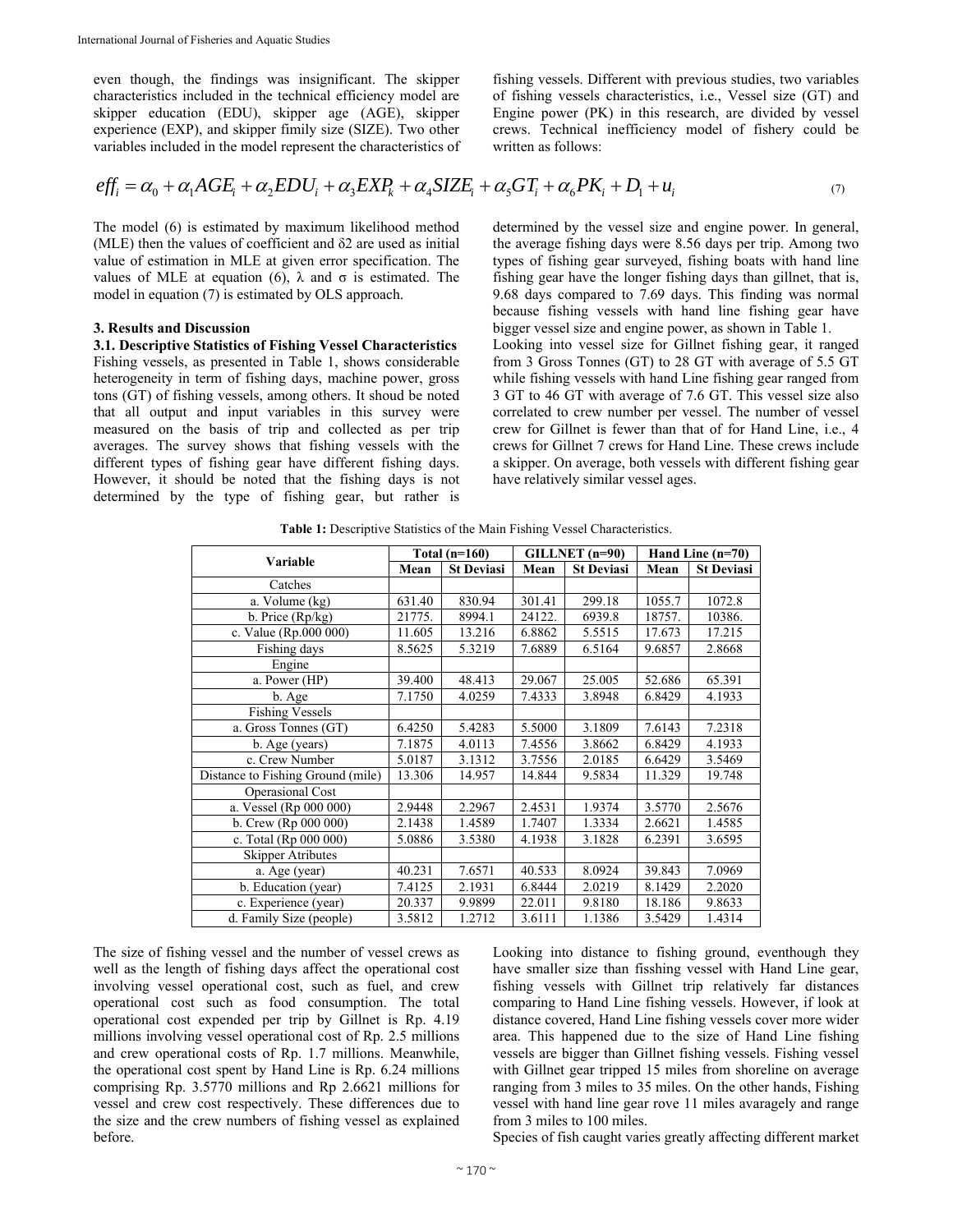price recieved by fishermen. Various types of fish caught include mackerel, yellow tail, tuna, skipjack, trevally and so forth. While market prices recieved by fishermen ranges from Rp. 5,500,- to Rp. 77,500. per kg depending on type and size of fish with average price of Rp 21,775 per kg. Because of the various species of fish landed, the suitable measure for the stochastic production frontier analysis was the value of fish landed per trip instead of the volume.

## **3.2. Estimated Stochatic Frontier Fish Capture Function**

The maximum likelihood estimates of the stochastic frontier Fish Capture Function using the translog function for in the study area are presented in Table 2. Looking at the case of Gillnet fishing gear, all variables included in the frontier fishing capture model significantly and positively affect the value of catch, with exception of of crew numbers. A positive sign and significant means that each additional production

inputs used in the model will increase significantly the value of chatch. Conversely, a negative sign for the number of crews informs that the addition of one unit of vessel crew will decrease the maximum value of catch to be obtained. Results from frontier fish capture function for Gillnet fishing gear shows that the size of fishing vessel has the highest elasticity value, namely 0.85047. This figure indicates that the increase in the size of fishing vessels by one percent would increase the value of cacth to 0.85047 percent, *cateris paribus*. This also means that this fishing vessel factor has the greatest influence on the output to be generated. In contrast, the fishing days provides the smallest influence among variables were statistically very significant effected the value of cacth. The value of catch will increases by 0.21835 percent for each additional use of fishing days by one percent, which the other factors remains.

**Table 2:** Results for Parameter Estimation of Frontier Fish Capture Function

| <b>Variable</b>                                            | <b>Regression coefficience</b> |                               |                           |  |
|------------------------------------------------------------|--------------------------------|-------------------------------|---------------------------|--|
|                                                            | Combine                        | Gillnet                       | <b>Hand Line</b>          |  |
| Constant                                                   | $1.8174(0.036158)$ ***         | 2.0538 (0.00000053981)***     | 2.8595 (0.0012987)***     |  |
| Fishing day                                                | $0.26696(0.026425)$ ***        | $0.21385(0.00034533)$ ***     | $0.94635(0.074456)$ ***   |  |
| Number of Crew                                             | $0.69722(0.048094)$ ***        | $-0.49205(0.000080543)$       | $0.43237(0.0018238)$ ***  |  |
| Distance to fishing ground                                 | $0.18269(0.011708)$ ***        | $0.31222(0.0003021)$ ***      | $0.36699(0.042824)$ ***   |  |
| <b>Total Operational Cost</b>                              | $0.67490(0.0000034159)$ ***    | $0.60627(0.000000077943)$ *** | 0.59622 (0.000019121)***  |  |
| <b>Engine Power</b>                                        | $0.57408(0.015649)$ ***        | $0.64735(0.000007445)$ ***    | $0.24204(0.0010746)$ ***) |  |
| <b>Vessel Size</b>                                         | $-0.12744(0.039701)$           | $0.85047(0.00031264)$ ***     | 0.084718(0.11516)         |  |
| Dummy for fishing gear (1 for Gillnet and 0 for Hand line) | $0.18479(0.040475)$ ***        |                               |                           |  |
| $\lambda = \frac{\sigma_v}{\sigma_v}$                      |                                |                               |                           |  |
| $\Gamma$                                                   | $0.57600(0.00086861)$ ***      | $0.6155(0.048438)$ ***        | $0.86552(0.049071)$ ***   |  |
| $\sigma = \sqrt{\sigma_U^2 + \sigma_V^2}$                  | $0.55255(0.0095400)$ ***       | $0.85384(0.014577)$ ***       | 0.47189 (0.0000022762)*** |  |

Source: Data processed (2008)

Remarks: Figures in brackets the value of the Standard Error

\*\*\*, \*\*, \* Respectively significant at 99%, 95% and 90%

For the Hand Line fishing gear, all independent variables in the model are significant and have positive impact on the value of catch. Difference from the gillnet, the number of crews were significantly affecting the value of catch for the hand line. One percent increase in the number of crews will affect the increase of the value of cacth by 0.43237 percent. The research had also resulted that fishing days has the highest elasticity, i.e., 0.94635. This finding also overturnes previous findings in which fishing days has the lowest elasticity in the Gillnet fishing gear. Survey found that the cacth volume of hand line per day is aproximately 3 times higher than that of Gillnet. From Table 2, the catch productivity of Hand Line is 107.9957 kg per day while Gillnet wis only 39.2007 kg/day.

If all the samples are combined, then, the estimation results indicate that all the factors used in this study have the anticipated positive signs and are significanly different from zero with exception of Vessel Size variable. These findings conclude that fishing day, number of crew, distance to fishing ground, total operational cost, engine power and dummy for fishing gear (i.e.,1 for Gillnet and 0 for Hand line) are important factors affected the value of catch production, implying that any increase in each variable would causes higher catch production. These findings were nearly similar to Esmaeili (2006)<sup>[10]</sup>. Esmaeili (2006)<sup>[10]</sup> in his analysis for the Iranian fishery in the Persian Gulf found that the coefficients

of labour, number of fishing days, and engine horsepower are significant and have the expected positive signs. While Garcia del Hoyo *et al.* (2004) [13], except for Gross Tonnes and crew member, found that engine power was the only variable that did not contribute significantly to the model, indicating that this is not a crucial factor for purse-seine vessels. Furthermore, the combined estimation of frontier production models have also found that the type of fishing gear has significantly different from zero. This finding was consistent with the hypothesis that the type of fishing gear will effect on catch production values. However, a positif sign informed that if fishermen use Gillnet fishing gear, they will get higher value of catch than they use hand line fishing gear, and *vice versa*. This explaination was differ from a fact that the catch value of hand line fishing gear per trip or per day is higher than that of Gillnet as shown in Table 1. Thus, the hypothesis should be rejected. This finding is reasonable because the type of fishing gear will catch fish of different sizes as well. Hand line fishing gears usually catch tuna larger than the other fishing gear, including a purse seine (Babaran 2006) [3].

The assumption that the stochastic frontier fish capture function is identical to the traditional response in which assumed there is no technical efficiency need to be tested. Hypothesis test results, as presented in Table 4, found that the value of λ and σ are big enough and different from zero at every level of significance. This result suggests that technical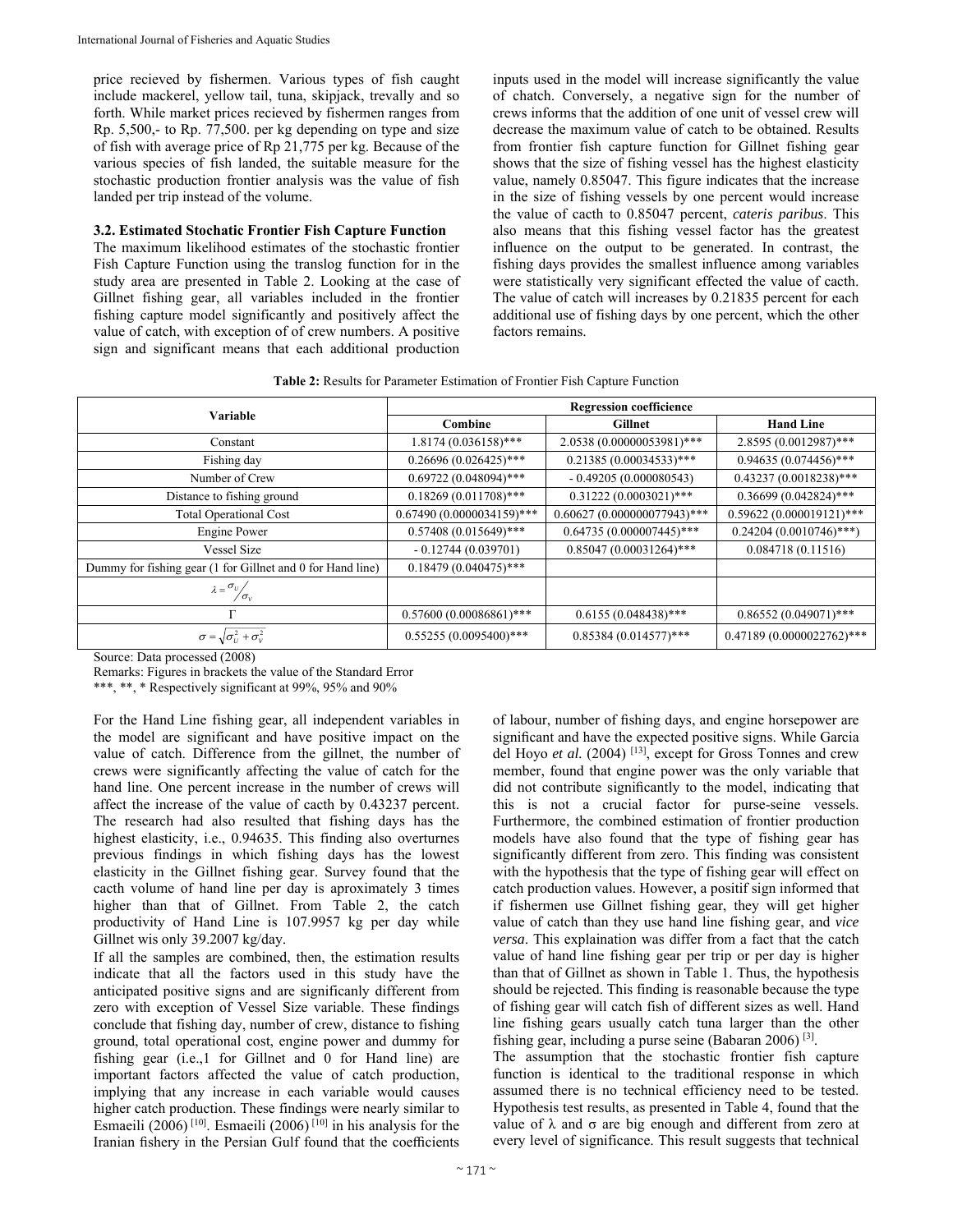efficiency effects are significant components of total variability of fishing output for the sample of households (Battese and Coelli,  $1995$ )<sup>[5]</sup>. These results also concluded that the assumptions about half normal distribution must be accepted. Some cases at the farm also proved the existence of half-normal distribution such as a research conducted by Hjamarsson *et al.* (1996) [14], Sharma *et al.* (1997) [28], Sukiyono (2005) <sup>[31]</sup> and Sukiyono and Sriyoto (2010) <sup>[30]</sup>. Another conclusion derived from the results of the test of this hypothesis was that the conventional production model does not fit with existing data. In other words, the null hypothesis, which specifies that the explanatory variables in the technical efficiency model are not stochastic, is rejected by the data. Therefore, fishing capture are not technically efficient, which implies that teechnical efficiency effects are present. Thus, it can be concluded that the explanatory variables in the technical efficiency model do contribute significantly to the explanation of the technical efficiency effects for fishing capture in the study area. Furthermore, the estimation also produced the estimated value of  $\gamma$ , i.e., 0.576, 0.6155 and 0.86552 for combined, gillnet and hand line. These figures informed that at least 57.6 percent variation of the value of catches is caused by differences in technical efficiency. The value of  $\gamma$  ranges from 0 to 1, with the value equal to 1 indicating that all the deviation from the frontier are due entirely to technical efficiency (Coelli *et al.,* 1998) [8].

Hypothesis aimed at finding out whether all the fishing operations been efficiently to be tested. Hypothesis test was conducted using test Likelihood Ratio Test. The LR estimation results were presented in Table 3. The conclusion of this test is no evidence that all all fishing operations in Bengkulu province is 100 percent efficient.

**Table 3:** Likelihood Ratio Test

| No | <b>Type of Fishing Gear</b> | LR       | $\gamma^2$ | Conclusion            |
|----|-----------------------------|----------|------------|-----------------------|
|    | Combine                     | 619.7376 | 129.561    | Reject H <sub>0</sub> |
|    | Gillnet                     | 87.8442  | 79.082     | Reject H <sub>0</sub> |
|    | Hand Line                   | 435.4936 | 90.531     | Reject H <sub>0</sub> |

### **3.3. Estimated Technical Efficiency Level**

In general, the average technical efficiency achieved by capture fisheries that operate in the Bengkulu was 67.78 percent. This figures indicated that fishing vessels with Gillnet and Hand Line fishing gear reached at least 68 per cent of the potential catch production from the sacrificion of fishing production inputs combination. This figure also indicated that there are still opportunities approximately 32 percent to increase the value of catches. This Finding was similar to Battese  $(1992)$  [4, 6] conclusions from his survey concerning estimates of technical efficiency in various articles. Sukiyono research results (2005) [31] also found the achievements of technical efficiency on chilli farming in Rejang Lebong district is also about 64 percent. When compared to research conducted by Esmaeili (2006) [10] and Sharma *et al.* (1999)<sup>[27]</sup>, then, technical efficiency gained by Bengkulu fishermen was relatively small. Those of in Hawaii as reported by Esmaeili (2006)<sup>[10]</sup> was 78 percent, while in Iraq was 84 percent as informed by Sharma *et al.* (1999) [27].

**Table 4:** Estimated Technical Efficiency in Different Fishing Gear: Summary

| <b>Description</b> | Combined  | <b>Gillnet</b> | <b>Handline</b> |  |
|--------------------|-----------|----------------|-----------------|--|
| N                  | 160       | 90             | 70              |  |
| Mean               | 0.67776   | 0.75732        | 0.67244         |  |
| St. Deviation      | 0.093729  | 0.067648       | 0.081140        |  |
| Variance           | 0.0087850 | 0.0457620      | 0.0065837       |  |
| Minimum            | 0.46451   | 0.51862        | 0.47339         |  |
| Maximum            | 0.92148   | 0.88795        | 0.93477         |  |

Based on the type of fishing gear, fishing vessels with gillnet fishing gear produced the high average technical efficiency, namely 75.73 percent while fishing boats with hand Line fishing gear got 67.24 percent. Likewise, more than 98 percent fishermen using gillnet fishing gear attained technical efficiency over 60 percent, as presented in Figure 1, while fishermen with Hand Line was only 10 percent. This finding is quite disturbing because fishermen used Gillnet fishing gear had lower catch productivity both per trip, per day and per crew compared to Hand line. One reasonable argument of these findings is that both fishing gears are not comparable because both fishing gear has different characteritics in many aspects, especially in term of size range of fish capture. Gillnets, for example, are designed to catch a specific size range of fish, but are not species specific. They often entangle many fish that fishermen are not trying to catch. They also frequently entangle large ocean animals, including shark. Hand Lines, on the other hand, designed to cacth specific fish species and have similar behaviour, such as tuna.



**Fig 1:** Frequency Distribution of Technical Efficiencies for the Gillnet and Hand Line in Bengkulu Province

#### **3.4 Factors Affecting Technical Efficiencyy**

Given the technical efficiency estimated for each fishing vessel, the next analysis is identifying the determinants of the technical efficiency. This analysis was to identify the factors affecting teechnical efficiency. In this empirical approach, model proposed by Kirkley *et al.*, (1995)<sup>[16]</sup> is followed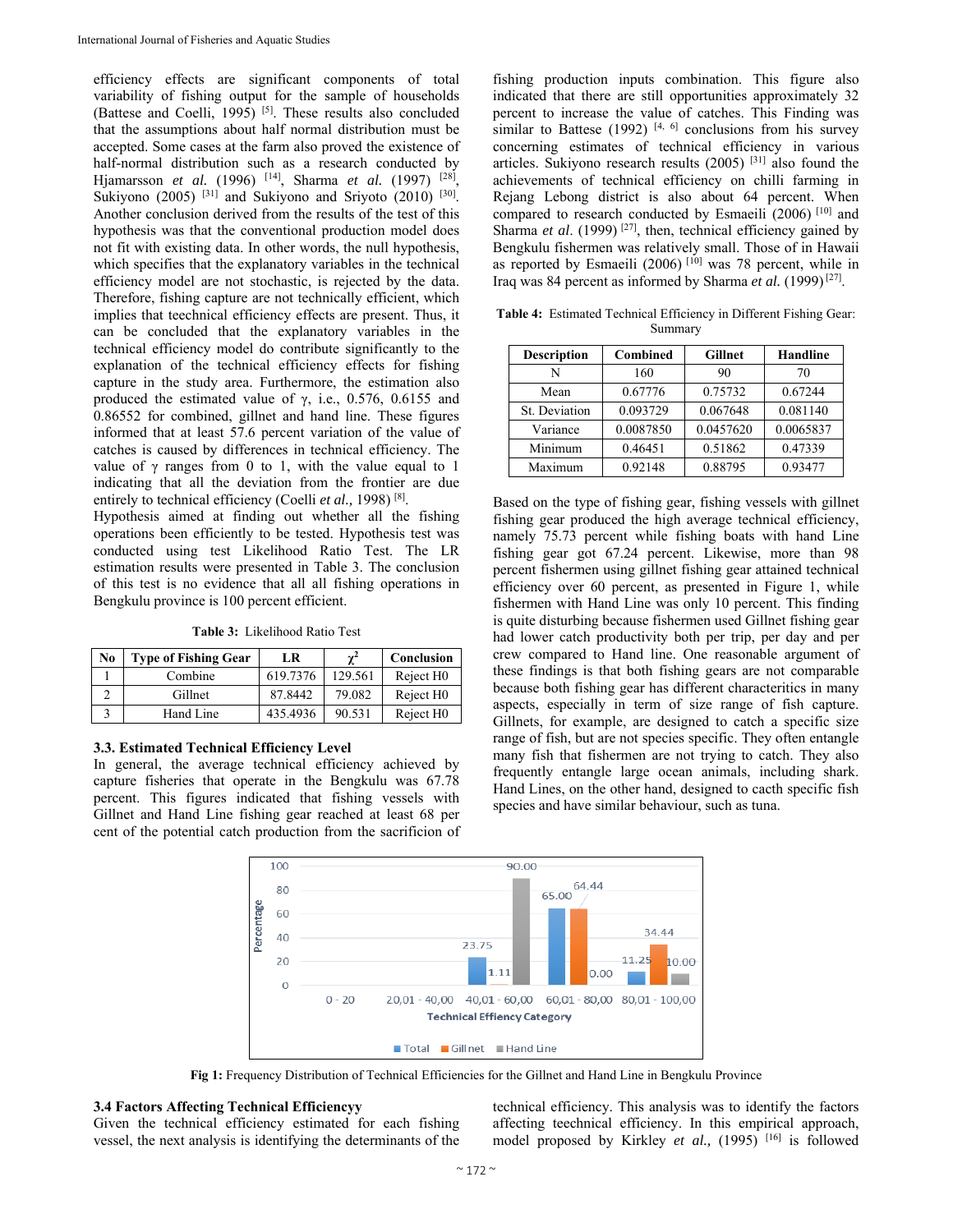closely. They said that skippers' skills and vessel characteristics are important factors in how a vessel performs. Furthermore Kirkley *et al*. explained that the skill of a skipper is a complex concept that has a profound influence on fisheries management models and the productivity of a fishery. Therefore, education, experience, and age are used as

skipper - specific variables in this research. Meanwhile, engine power (PK) and Vessel Size (GT) are used as vessel characteristics including in this research. The technical efficiency model has been estimated using OLS approach and the estimated result was presented in Table 5.

| <b>Table 5: Determinant of Technical Efficiency</b> |  |
|-----------------------------------------------------|--|
|-----------------------------------------------------|--|

| <b>Variabel</b>               | <b>Regresion Coefficiency</b> |                                |                             |  |  |
|-------------------------------|-------------------------------|--------------------------------|-----------------------------|--|--|
|                               | Combined                      | Gillnet                        | <b>Hand Line</b>            |  |  |
| Constant                      | 0.71640(0.02602)              | 0.71762(0.04850)               | 0.60234(0.04599)            |  |  |
| Skipper Education (EDU)       | $-0.00057216(0.001778)$       | $-0.0022203(0.003468)$         | $-0.00019272(0.003131)$     |  |  |
| Skipper Age (AGE)             | $0.0016266(0.0006033)$ ***    | $0.0015830(0.001132)$ **       | $0.0023231(0.001194)$ *     |  |  |
| Skipper Experience (EXP)      | $-0.0016328(0.0004686)$ ***   | $-0.0017443(0.0008901)$        | $-0.0019237(0.0008756)$ **  |  |  |
| Skipper household size (SIZE) | $-0.0055739(0.003169)$ **     | $-0.0000059159(0.006300)$      | $-0.012260(0.005676)$ **    |  |  |
| Engine Power (PK)             | $0.00032354(0.0001079)$ ***   | $0.000055811(0.000002872)$ *** | $0.00071673(0.0001689)$ *** |  |  |
| Vessel Size (GT)              | $0.0026510(0.0009766)$ ***    | $0.0050048(0.002331)$ **       | $0.0025957(0.001608)*$      |  |  |
| Dummy for Fishing gear        | $-0.13591(0.007920)$ ***      |                                |                             |  |  |
| <b>F</b> statistics           | 73.095***                     | $1.925*$                       | $16.621***$                 |  |  |
| $R^2$                         | 0.7710                        | 0.5221                         | 0.6129                      |  |  |

The estimation results of the model showed that  $F_{\text{statistics}}$  is greater F<sub>table</sub> at every significance level. The test results concluded all the variables included in the model have an influence on the variation in achievement of technical efficiency. The magnitude of the independent variable effects is indicated by  $R^2$  value, i.e., 77.10%, 52.21% and 61.29% for combined, Gillnet, and Hand Line respectively. The  $R^2$  value of 77.10% informed that variations in the rise and fall of technical efficiency achieved 77.10% influenced by independent variables which exist in the model. The rest, i.e., 22.90%, influenced by other variables that are not included in the model.

Education (EDU) was not an important factor affecting technical efficiency in all basis of analysis. This finding was similar to study conducted by Sharma and Leung (1999)<sup>[27]</sup> who found no significant effect of education on technical efficiency in Longline Fishery in Hawaii. However, this finding differed comparing to Esmaeili (2006) [10] who found the positive and significant influence of education on technical efficiency in the Persian Gulf Iran. The insignificant effect of skipper education on technical efficiency was reasonable. One possible reason is that skipper skill and expertise in managing fishing boat comes from their parents or their own learning not come from their formal education.

Another quality input, i.e., skipper experience (EXP), was significance statistically but it had a negative sign. This finding informed that skipper experience is an important factor affecting technical efficiency. However, the negative sign indicated that the skipper experience will reduce technical efficiency achievement. Clearly, this finding was not as expected. Increasing skipper experience should improve its ability to manage fishing vessels, which in turn will improve the technical efficiency. Relative similar experience of all skippers and alleged discrepancy model may be the cause of this finding. In addition, factors such as "motivation", "effort" and "luck" could be the main factor of achievements of technical efficiency, not the experience of captain. However, these allegations need to be investigated further.

Two other atributes of the skippers included in the model were age (AGE) and number of family members skippers (SIZE). In relation to these variables, it was expected that the atributes of the skipper positevely and significantly affect technical efficiency with exception of SIZE that has

unexpected sign,i.e, negative. The younger skipper could be related to the inability to manage the fishing vessel, solve the problem, and to maximize output given the used inputs, *vice versa*. Family members of skipper related to motivation of skippers to fullfil household needs, therefore, the higher the size of skipper family will motivate them to work hard in order to fullfill household needs. This research found an oposite result.

Variables associated to vessel characteristics, that is, vessel size (GT) and engine power (PK) are statistically significant at least at 10% level. Both variables have positively effect on technical efficiency. These findings were similiar to Sharma and Leung (1999) [27], Pascoe *et al*. (2001) [21] as well as study by Foisekis and Klonaris (2003) [12] that fishing vessel size raise technical efficiency even though they have different proxies for vessel size variable. Another vessel characteristic significantly effected technical efficiency is type of fishing gear. Type of fishing gear has negatively and significantly effect on technical efficiency. This research found that if fishermen use Hanad Line fishing gear rather than Gillnet, it will reduce technical efficiency. The estimation of technical efficiency show that the technical efficiency of fishermen using gillnet fishing gear have average technical efficiency higher than the fisherman using Hand Line fishing gear (see Table 4).

# **4. Conclusion**

This research showed that the level of technical efficiency was 75 percent for Gillnet and 67 percent for Hand line fishing gear. This level indicates that there are still opportunities to improve the technical efficiency at least by 33 percent. It is likely that fishing vessels characteristics are the important and significant factor affecting technical efficiency. Therefore, improving technical efficiency should consider this factors. In other words, the policy implications of these findings are that the increase in technical efficiency can be achieved through policies that are more focused on improving the quality and quantity of fishing vessel equipments. In addition, the capacity of the fishing vessel is also limited, it is difficut to lengthen fishing days. This constraint can be overcome by providing a modern instrumentation to track fish location, such as fish finder. Improving knowledge and skill of skipper and his vessel crews also should be considered as effort to increase technical efficiency.